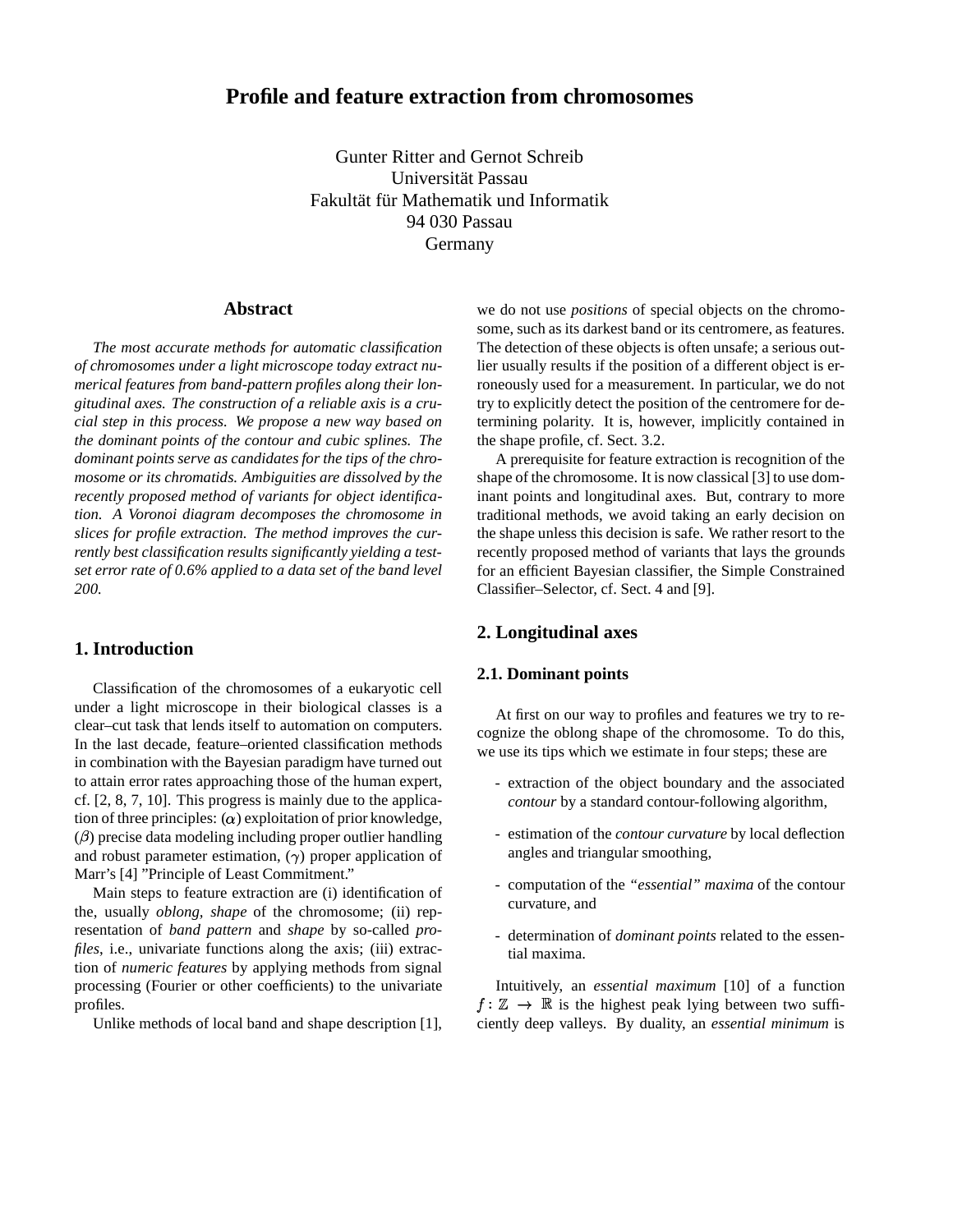

**Figure 1. Essential maxima and their domin**ant points  $D_1$  and  $D_2$  determined as the cen**ters of the two associated mountains.**

an essential maximum of  $-f$ . In general, an essential maximum of the contour curvature is not yet a precise estimate of a tip of the chromosome. This may be located at an arbitrary point of its associated mountain and we rather propose the center of this mountain as a dominant point, cf. Fig. 1.

#### **2.2. Axes**

By the *longitudinal axis* of a chromosome we mean a continuous curve connecting the two tips of the chromosome thereby dividing it into its two chromatids, the essentially congruent longitudinal halves.

One might expect that the method of Sect. 2.1 yields mostly two dominant points which may serve as the tips. But there are various reasons for a number different from two. One reason is biological, other sources are artefacts such as bent or circular chromosomes and overlappings. For constructing a reliable longitudinal axis it is first necessary to understand why and when the various cases of one, two, three,. . . dominant points arise. Biologists divide mitosis (the process of nuclear division) into four stages called *prophase*, *metaphase*, *anaphase*, and *telophase*. At the beginning of the prophase the chromosomes become distinct for the first time. They get progressively shorter through a process of contraction or condensation. Next, in the metaphase, the pairs of sister chromatids begin to separate. The anaphase begins, when the chromatids are separated. The last stage, the telophase, finishes the process of nuclear division.

For analysis, prophases and metaphases, only, are used. The reason is that the band pattern blurs when chromosomes get shorter and shorter. It is not surprising that chromosomes of the same cell may be in different phases at the same time. In fact, modern preparation techniques try to synchronize the phases of the division process. But application of these methods is restricted and the classifier should be able to handle prophases and metaphases simultaneously.

Let  $(D_1, \ldots, D_k)$  be the increasingly ordered sequence

of dominant points constructed in Sect. 2.1. Our method normally results in two, three or four dominant points. If  $k = 2$  then we construct a longitudinal axis in the following way. We run from  $D_1$  to  $D_2$  along both sides of the chromosome at constant speed so as to arrive at the destination  $D_2$  at the same time. We mark the Euclidean midpoints of the contour points simultaneously reached. A subsequence of them serves as *supporting points* for transition to a plane cubic spline which we extend tangentially and linearly beyond both ends. This is the (extended) longitudinal axis required.

The cases  $k = 3$  and  $k = 4$  need a more detailed discussion. The two chromatids of the originally elongated chromosome begin to split in the late metaphase. Y-shaped acrocentric and X-shaped metacentric chromosomes with three and four essential maxima and dominant points, respectively, are characteristic at this stage, cf. Figs. 2(b),(e) and  $3(b)$ , (c), (d). In the case of *three* dominant points,  $D_1$ ,  $D_2$ ,  $D_3$ , we consider six longitudinal axes. The three "point-to-midpoint" axes  $(D_1, (D_2, D_3)), (D_2, (D_1, D_3)),$ and  $(D_3, (D_1, D_2))$  connect a dominant point with the Euclidean midpoint of the opposite edge. One of these axes is correct if the chromosome is Y-shaped. Unfortunately, other sources of maxima of the contour curvature are artefacts such as bent chromosomes, cf. Fig. 2(a). Therefore, "point-to-point" axes corresponding to the pairs  $(D_1, D_2)$ ,  $(D_1, D_3)$ , and  $(D_2, D_3)$  have to be considered as alternative axes.

Supporting points of a point-to-point axis are computed as in the case  $k = 2$ . A point-to-midpoint axis  $(D_1, (D_2, D_3))$  is computed by simultaneously running through the paths  $D_1, \ldots, D_2$  and  $D_1, \ldots, D_3$  for constructing the supporting points.

 $D_4$  indicates an X-shaped chromosome; we suggest to use The presence of *four* dominant points  $D_1$ ,  $D_2$ ,  $D_3$ , the "midpoint-to-midpoint" axes  $((D_1, D_2), (D_3, D_4))$  and  $((D_2, D_3), (D_4, D_1))$  which connect midpoints of opposite edges. As in the previous case, artefacts may create dominant points and we may again consider the point-topoint axes determined by the opposite points  $(D_1, D_3)$  and  $(D_2, D_4)$  and eight point-to-midpoint connections of a vertex to a non-incident edge  $(D_1,(D_2,D_3)),$   $(D_1,(D_3,D_4)),$  $\ldots$  We use the paths  $D_1, \ldots, D_2$  and  $D_4, \ldots, D_3$  for constructing the supporting points of a midpoint-to-midpoint axis  $((D_1, D_2), (D_3, D_4)).$ 

In some cases it is sufficient to use a subset of the axes suggested above. In the case of four dominant points, e.g., the two midpoint-to-midpoint axes often suffice. Although visual inspection of chromosome images shows that the longest diagonal or a point-to-midpoint axis is sometimes correct, cf. Fig. 3(e),(f), admitting these axes does not significantly improve classification error rates. This means that these cases occur only rarely.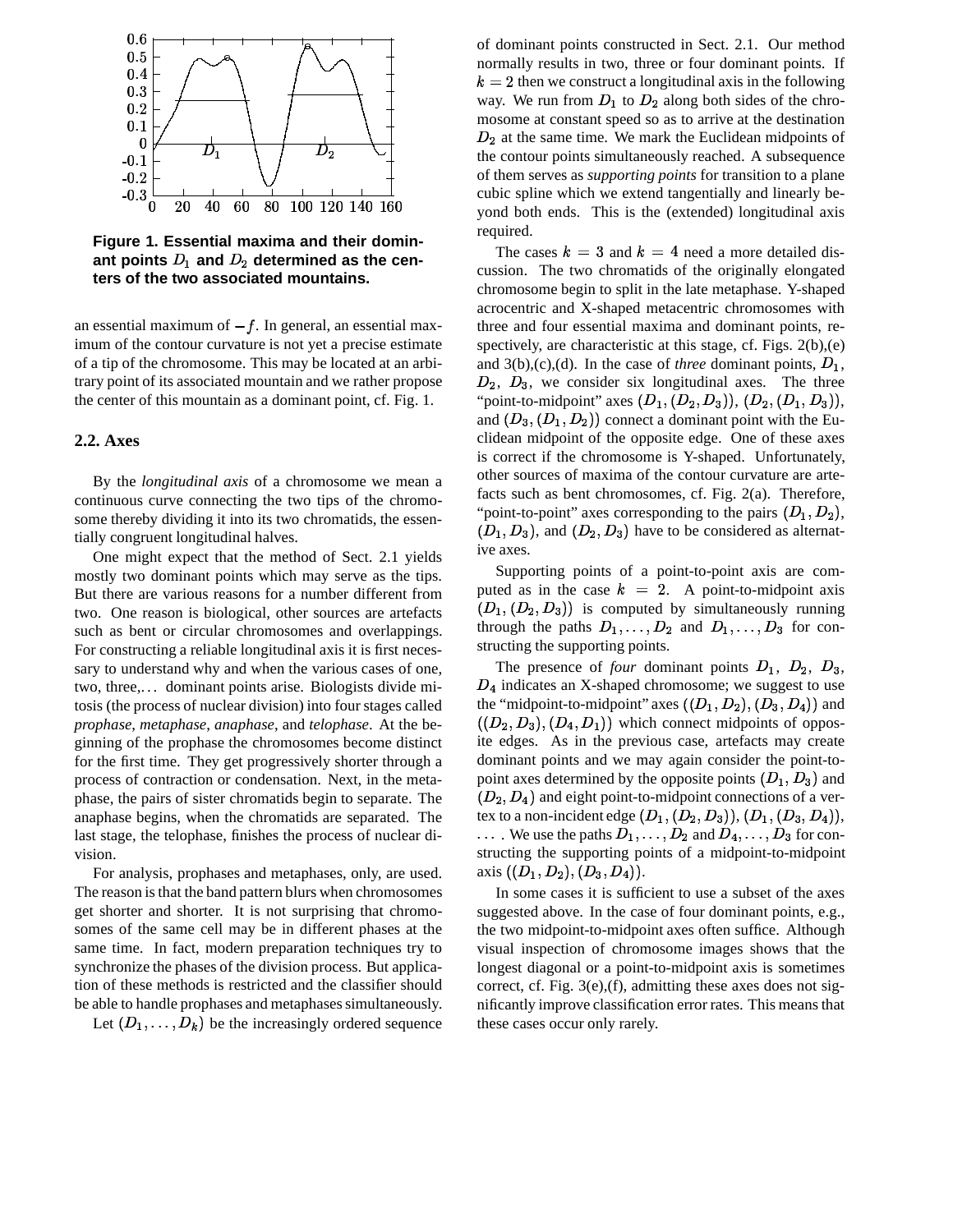#### **2.3. Rules**

Sometimes, an early rule-based reduction of the number of dominant points or axes is possible. As a rule for deleting *dominant points*, one may determine local deflection angles at each of the dominant points. In the case  $k = 4$  we have an indication that the chromosome is in the late metaphase if none is far away from  $90^\circ$ , cf. Fig. 3(c),(d). In the opposite case there is a large and a small angle; we may then delete the dominant point belonging to the largest angle and send this chromosome to the case  $k = 3$ , cf. Fig. 3(a).

Concerning the choice of *axes*, the crux is to decide whether three or more dominant points are caused by a late metaphase or by artefacts. Assuming a rectangular shape, a crude estimate of the mean width of the chromosome, based on area A and boundary length N, is  $\bar{w}$  =  $(N - \sqrt{N^2 - 16A})/4$ . The mean width of a chromosome in a cell is almost independent of its class. Hence, the arithmetic mean of these widths across a cell is a stable estimate of  $\bar{w}$ . If an edge is short and its length is of the order of the mean width its midpoint is likely to lie on the correct axis, cf. Figs.  $2(c)$ , (d) and  $3(c)$ .

 $k = 3$ . A *bent* chromosome, cf. Fig. 2(a), often meets We finally try to detect point-to-point axes in the case the requirements of this case. It is indicated by the existence of a deep essential minimum which suggests to delete the opposite dominant point. But some caution is in order. If the remaining two dominant points define a short edge then the chromosome might be bent and in the process of division, cf. Fig. 2(c). Otherwise, it could also be an acro-



**Figure 2. Three dominant points. (a) Bent chromosome; (b) acrocentric chromosome in late metaphase; (c) bent chromosome in late metaphase; (d) triangle with a short edge; (e) almost equilateral triangles**



**Figure 3. Four dominant points. (a) Bent chromosome; (b) X-shaped chromosome; (c) rectangular chromosome; (d) almost quadratic chromosome; (e) point-to-point axis correct; (f) acro- and metacentric chromosomes with similar shapes**

centric chromosome in late metaphase, cf. Fig. 2(b). In both cases, deletion would be wrong. Let us point out that the choice of these rules depends on the specific preparations and cell types (amnion, chorion, blood, and bone marrow). Of course, the more wrong cases the rules can exclude the better the classification results will be, provided the correct axis is still there.

(a)  $\begin{array}{c|c}\n\hline\n\end{array}$  (b)  $\begin{array}{c|c}\n\hline\n\end{array}$  (c) the opposite point as the most prospective complement. Finally, in the case of five or more, we remove all points but and proceed with the case  $k = 4$ .<br>We have thus defined our axes for further processing  $\overline{(c)}$  and  $\overline{(c)}$  and  $\overline{(c)}$  and  $\overline{(c)}$  and  $\overline{(c)}$  and  $\overline{(c)}$  and  $\overline{(c)}$  and  $\overline{(c)}$  and  $\overline{(c)}$  are ones corresponding to the four largest essential maxima As stated above, our method normally results in two, three or four dominant points. A different number may be created by strange artefacts such as overlappings and occurs only rarely. In the case of one dominant point, we use the opposite point as the most prospective complement. Finally, in the case of five or more, we remove all points but the ones corresponding to the four largest essential maxima and proceed with the case  $k = 4$ .

We have thus defined our axes for further processing.

## **3. Profile and feature extraction**

# **3.1. Slices**

Profiles are univariate functions along a longitudinal axis obtained from local measurements. They are constructed by dividing the chromosome in slices of equal width perpendicular to the longitudinal axis. As a first step, we subdivide this axis by a set  $M$  of equidistant subdivision points. For the next step, let us denote by  $I$  the set of pixels making up the chromosome image. We now use  $M$